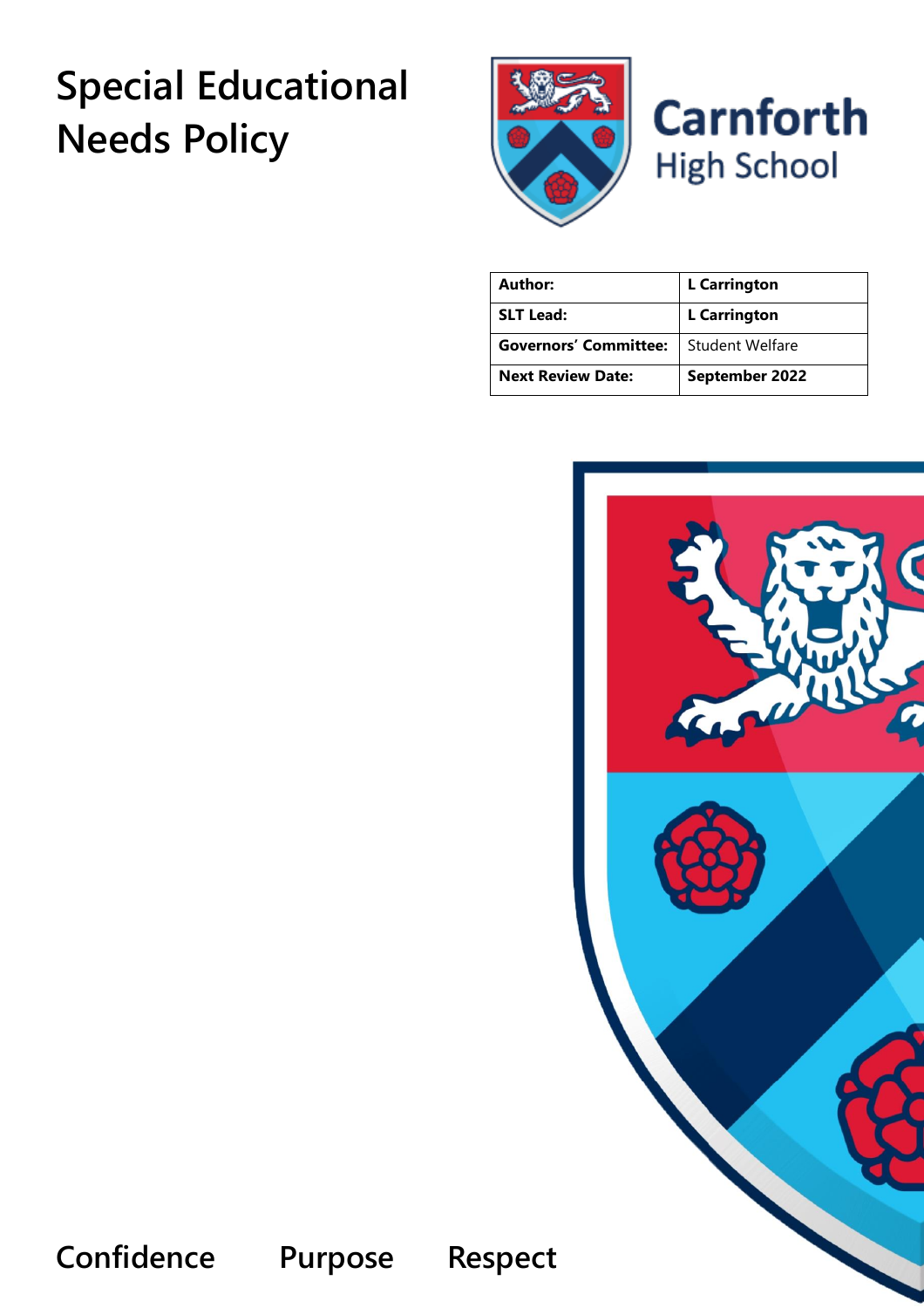# **Compliance**

This policy complies with the statutory requirement laid out in the SEND Code of Practice 0-25 (September 2014) and has been written with reference to the following guidance and documents:

- Equality Act 2010: advice for schools DfE Feb 2013
- SEND Code of Practice 0-25 (September 2014)
- Schools SEN Information Report Regulations (2014)

It should be read in conjunction with our SEN "Local Offer" which is available on the school website.

#### **Introduction**

The Education Act 1996 says that a child or young person has a special educational need (SEN) if they have a learning difficulty or disability which requires for special educational provision to be made for them.

A learning difficulty means that a young person either:

- has a significantly greater difficulty in learning than the majority of others of the same age
- has a disability which prevents or hinders him or her from making use of educational facilities of a kind generally provided for others of the same age in mainstream schools or mainstream post-16 institutions.

Special educational provision means educational provision, which is additional to, or different from, the provision made generally for young people of the same age in a mainstream school

Carnforth High School aims to support the educational needs of all our learners. Our commitment is to the needs of every child, setting appropriate learning challenges, responding to each learner's need, and supporting those with SEND in moving between phases in education. This will enable all learners to achieve their best possible educational outcomes and achieve greater independence and confidence.

The teachers and Learning Support Assistants of the SEN Department are personally committed to making sure that all students are provided with high quality teaching that is differentiated and personalised and will meet the needs of the majority of young people. At Carnforth High School, every teacher is a teacher of every child or young person including those with SEN and they will endeavour to ensure that provision is made for those who need it. Special educational provision is underpinned by high quality teaching and is not compromised by anything less.

We are committed to raising the aspirations of and expectations for all students with SEN, with a focus on outcomes for all students and not just hours of provision/support.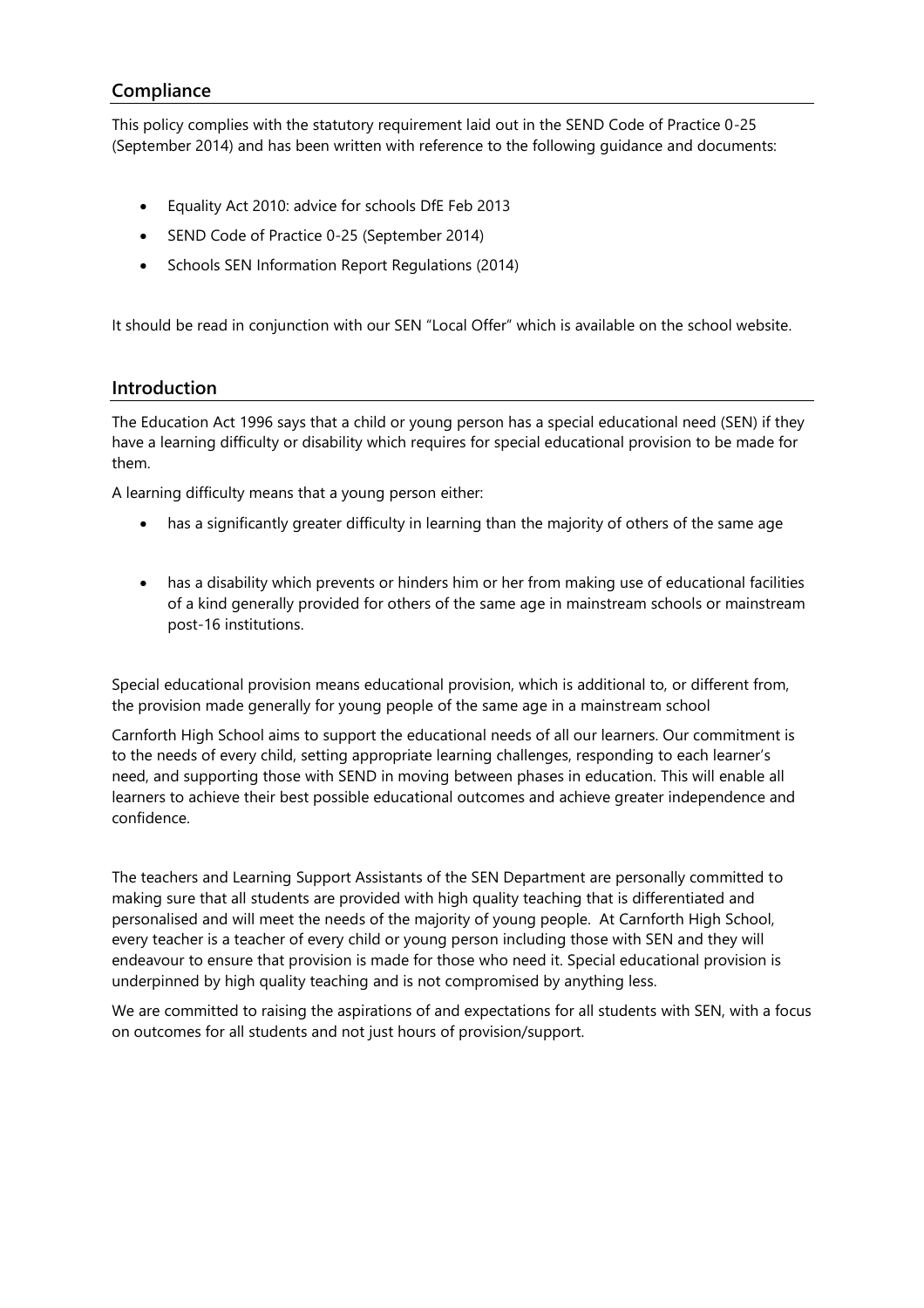# **The SEN Team**

| SENCo:             | Ms L Carrington               |
|--------------------|-------------------------------|
| Math Champions:    | Mrs P Pearson and Mrs R Moore |
| English Champions: | Ms C Hird and Mrs F Murray    |
| In-class support:  | Mrs C Hird                    |
| In-class support:  | Miss N Dolphin                |
| In-class support:  | Mrs A Russell                 |
| In-class support:  | Mrs C Whitham                 |
| In-class support:  | Mrs L Luurs                   |
| In-class support:  | Mrs F Murray                  |
| In-class support   | Mrs P Pearson                 |
| In-class support:  | Mrs S Leigh                   |
| In-class support   | Mrs L Owen                    |
| In-class support:  | Mrs R Moore                   |

#### **Objectives**

The policy reflects the aims of the school.

These objectives will be met by:

- Raising the aspirations of and expectations of all students with SEND, so there is a focus on outcomes for all students and young people and not just on hours of provision/support.
- To use a variety of teaching styles, and cater for different learning styles to allow students with SEND to access a full learning experience
- To identify and provide for students who have special educational needs and additional needs
- To work within the guidance provided in the SEND Code of Practice, 2014
- To operate a 'whole student, whole school' approach to the management and provision of support for special educational needs.
- To provide support and advice for all staff working with special educational needs students.
- To provide ongoing training for all staff working with students with SEND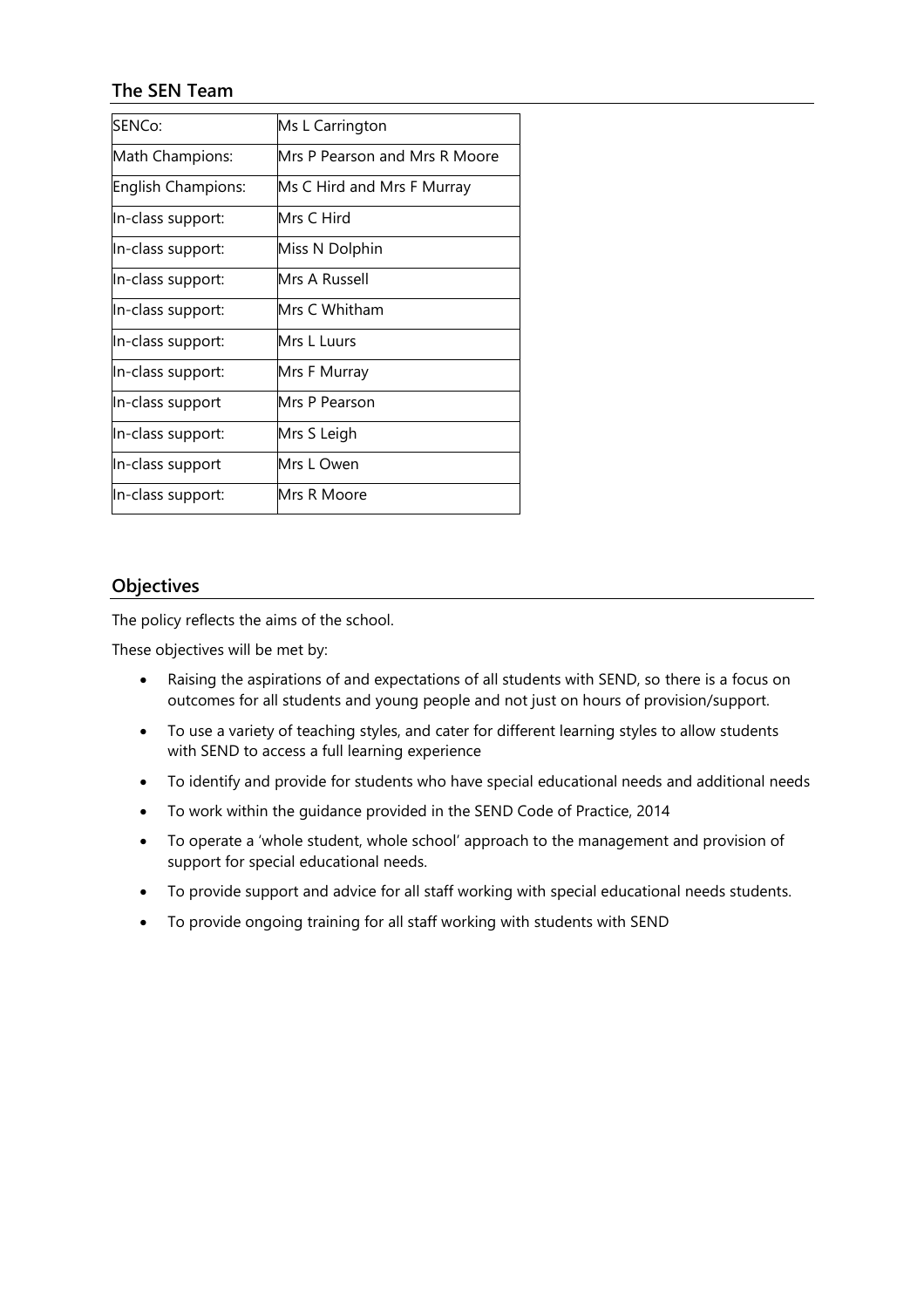# **Identifying Special Educational Needs**

Early identification of students with SEND is a priority. At Carnforth High School the following identification strategies are used:

- Regular communication with our partner primary schools to ensure a clear and full sharing of information, particularly in Year 6, which is the year before most students transfer to Carnforth High School;
- communication with other secondary schools for students who are mid-year admissions to Carnforth High School;
- Screening of all students in Year 7 by use of specialised screening packages (currently WRAT 4) and students on SEN register complete a Lucid LASS test.
- Early discussions with parents;
- Information from students;
- Information gained from subject and pastoral staff;
- Information from other specialists/agencies

The purpose of identification is to work out what action needs to be taken, not to fit a student into a category. A detailed assessment of need should ensure that the full range of an individual's needs is identified, not simply the primary need.

Special education provision should be matched to the student's identified SEN. Young people's SEN are generally thought to be in the four broad areas of need:

- Communication and interaction
- Cognition and learning
- Social, emotional and mental health
- Sensory and/or physical needs

These four broad areas give an overview of the range of needs that should be planned for. However, individual students often have needs that cut across all these areas and their needs may change over time.

The SEN Code of Practice 2014 makes it clear that:

'all teachers are teachers of students with Special Educational Needs.'

At Carnforth High school, all teachers are responsible for identifying students with SEN and, in collaboration with the SENCO, will ensure that those students requiring different or additional support are identified at an early stage. Assessment is the process by which students with SEN can be identified. Whether or not a student is making adequate progress is seen as a significant factor in considering the need for SEN provision.

Provision is mapped and managed across the school. This approach ensures that

- Support and intervention is organised so that progressively more support strategies can be used to meet increasing need
- the range, type and intensity of interventions can be reduced as a learner makes excepted progress' towards their learning targets
- for most learners, additional provision will be provided within the classroom, managed by the subject teacher.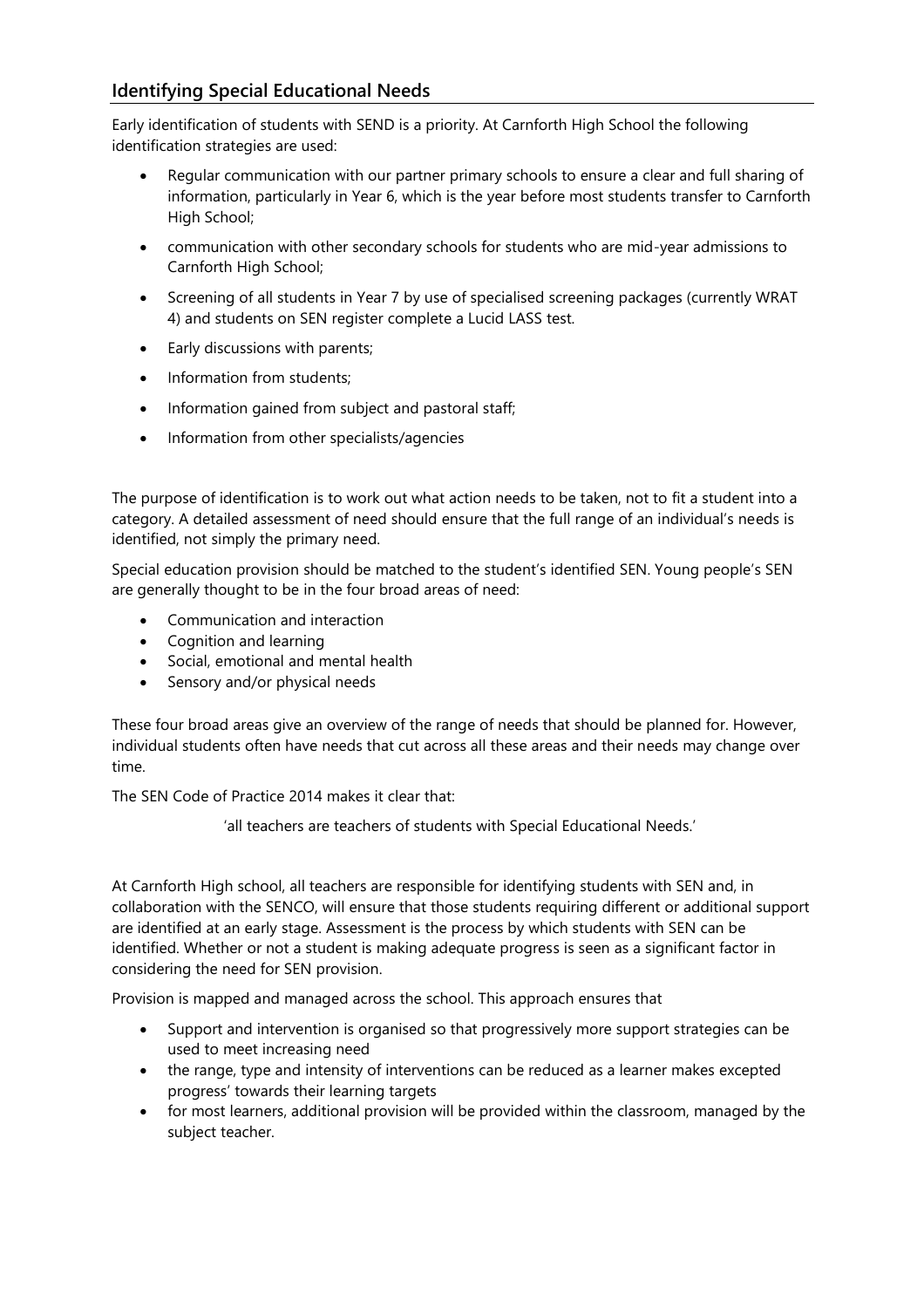There are seven main strands to our provision:

- In class support-to enable access to the full curriculum
- Withdrawal-usually limited, except if specified in an EHC plan, to enable the teaching of specific skills. For those learners with identified literacy and/or numeracy needs small group or individual withdrawal is provided.
- Peer reading for Year 7 & 8 learners
- Success@Arithmetic
- Use of integrated learning packages [Lexia ]
- Assistance-with mobility, dexterity, hearing, seeing or handling materials
- Keyworking sessions

A clear approach to identifying and responding to a student's SEND is important. Identifying needs at the earliest point and making effective provision improves long-term outcomes for the young person. SEND provision is co-ordinated by the SENCO, who maintains an up to date record of learners with identified needs. The SENCO and SEN staff work closely with colleagues to assess each student's current skills and levels of attainment on entry, building on information from previous settings and key stages where appropriate.

The subject teachers, supported by the SENCO and by the SLT, will make regular assessments of progress for all students. These should seek to identify students making less than expected progress given their age and individual circumstances.

This can be categorised by progress which:

- Is significantly slower than those of their peers starting from the same baseline
- fails to match or better the student's rate of progess,
- fails to close the attainment gap between the student and their peers
- Widens the attainment gap

However, slow progress and low attainment do not necessarily mean that a student has SEN and should not automatically lead to a student being recorded as having SEN.

The following may impact on progress and attainment but, are not considered SEN:

- Disability ( the Code of Practice outlines the 'reasonable adjustment' duty for all settings and schools provided under current Disability Equality legislation-these alone do not constitute SEN)
- Attendance and punctuality
- Health and Welfare
- EAL
- Being receipt of Pupil Premium Grant
- Being Looked after Child
- Being a child of Serviceman/woman

Identifying behaviour as a need will no longer be an acceptable way of describing SEN.

# **Graduated Approach to SEN Support**

Progress is the crucial factor in determining the need for additional support. Adequate progress is that which:

• Closes the attainment gap between student and peers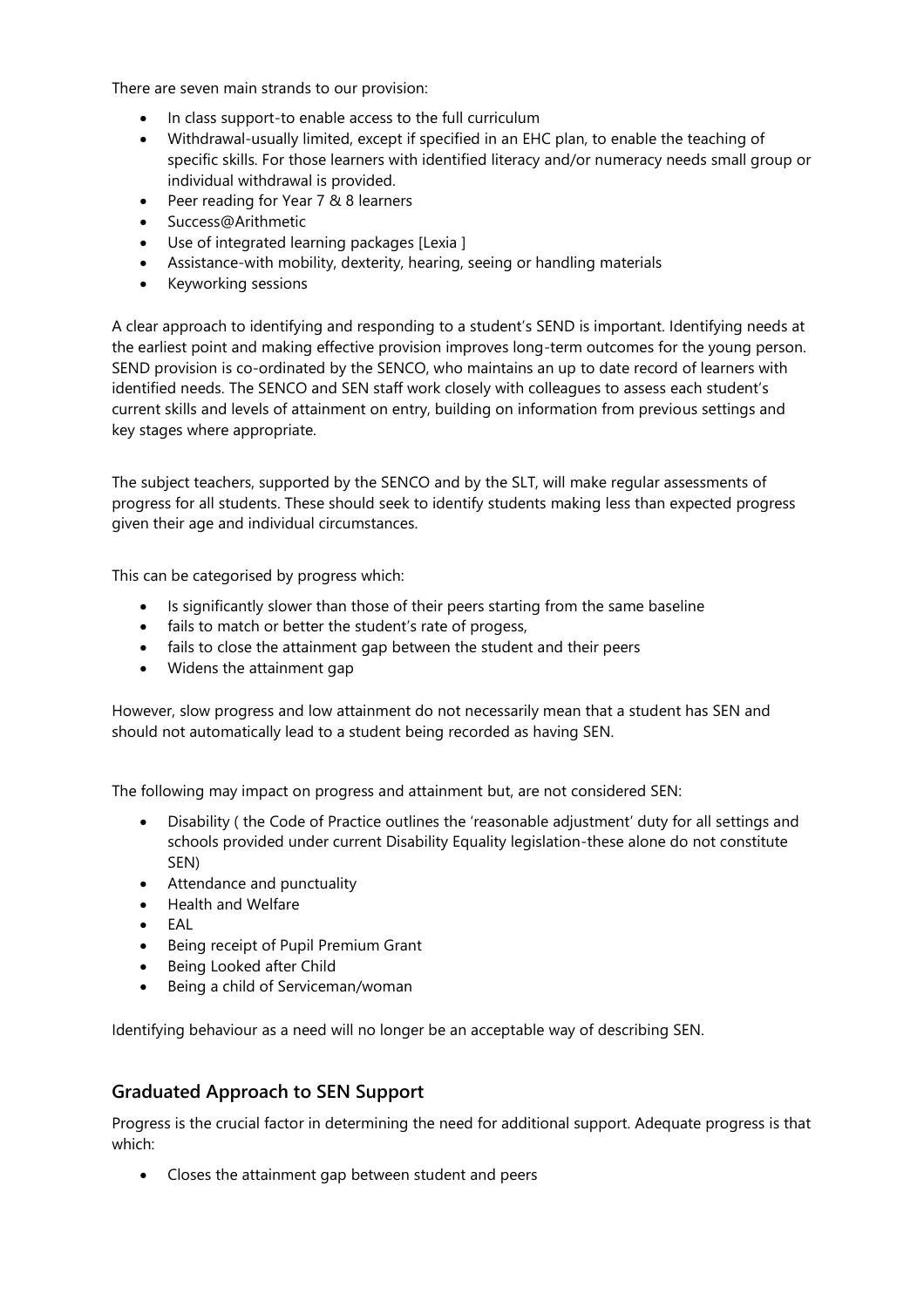- Prevents the attainment gap widening
- Is equivalent to that of peers starting from the same baseline but less than the majority of peers
- Equals or improves upon the student's previous rate of progress
- Ensures full curricular access
- Shows an improvement in self-help and social or personal skills

Students are only identified as SEN if they do not make adequate progress and they have had all the intervention/adjustments and good quality personalised teaching. Teachers are responsible and accountable for the progress and development of the students in their class, including when students access support from learning assistants or specialist staff. The Champions of English and Math will update a weekly tracker to show progress on all students and this information will be available to all staff in Central Record File (CRF).

High quality, differentiated teaching is the first step to responding to students who have or may have SEN. We understand that additional intervention and support cannot compensate for a lack of good quality teaching. SLT will regularly and carefully review the quality of teaching for all students, including those at risk of underachievement. This will include reviewing and, where necessary improving teachers' understanding of strategies to identify and support vulnerable students and their knowledge of the SEN most frequently encountered.

Where a student is identified as having SEN, the SEN support should take the form of a four-part cycle 'graduated response' through which decisions and actions are revisited with a growing understanding of the student needs and of what support the student in making good progress and securing good outcomes.

Each teacher will be provided with Student Passports and Individual Learning Records which outlines the diverse range of needs of each student and effective strategies for the classroom.

If a teacher is concerned about some aspect of a student's progress (s)he will decide what action to take with the normal classroom routine. The teacher will adapt resources, reorganise seating, or change the teaching method being used, to support the student.

We have a large team of experienced Learning Assistants who work with students who require support to accessing the curriculum. Learning Assistants have high expectations of all students, and support students to achieve the learning objectives in lessons. Teaching staff plan lessons to make effective use of LAs; therefore their impact is significant in contributing to the learning and achievement in our classrooms.

If the concern persists and the student is not making adequate progress once they have had all the intervention/adjustments and good quality personalised teaching. The teacher and the SENCO will consider all the information gathered from within the school about the student's progress, alongside national data and expectations of progress. This information gathering exercise will include an early discussion with the student and their parents. These early discussions will focus on the student's areas of strength and difficulties, the parents' concerns, the agreed outcomes and the next steps. A clear date for reviewing progress will be agreed with the parent.

Where concerns remain despite sustained intervention, the school will consider requesting a Statutory Assessment for an Educational Health Care Plan. Parents will be fully consulted at each stage.

The school also recognises that parents have a right to request a Statutory Assessment for an Educational Health Care Plan.

The SENCO will maintain records of assessments, interventions and achievements for all learners with additional educational needs. Targets are set and reviewed regularly and a cycle of multi-agency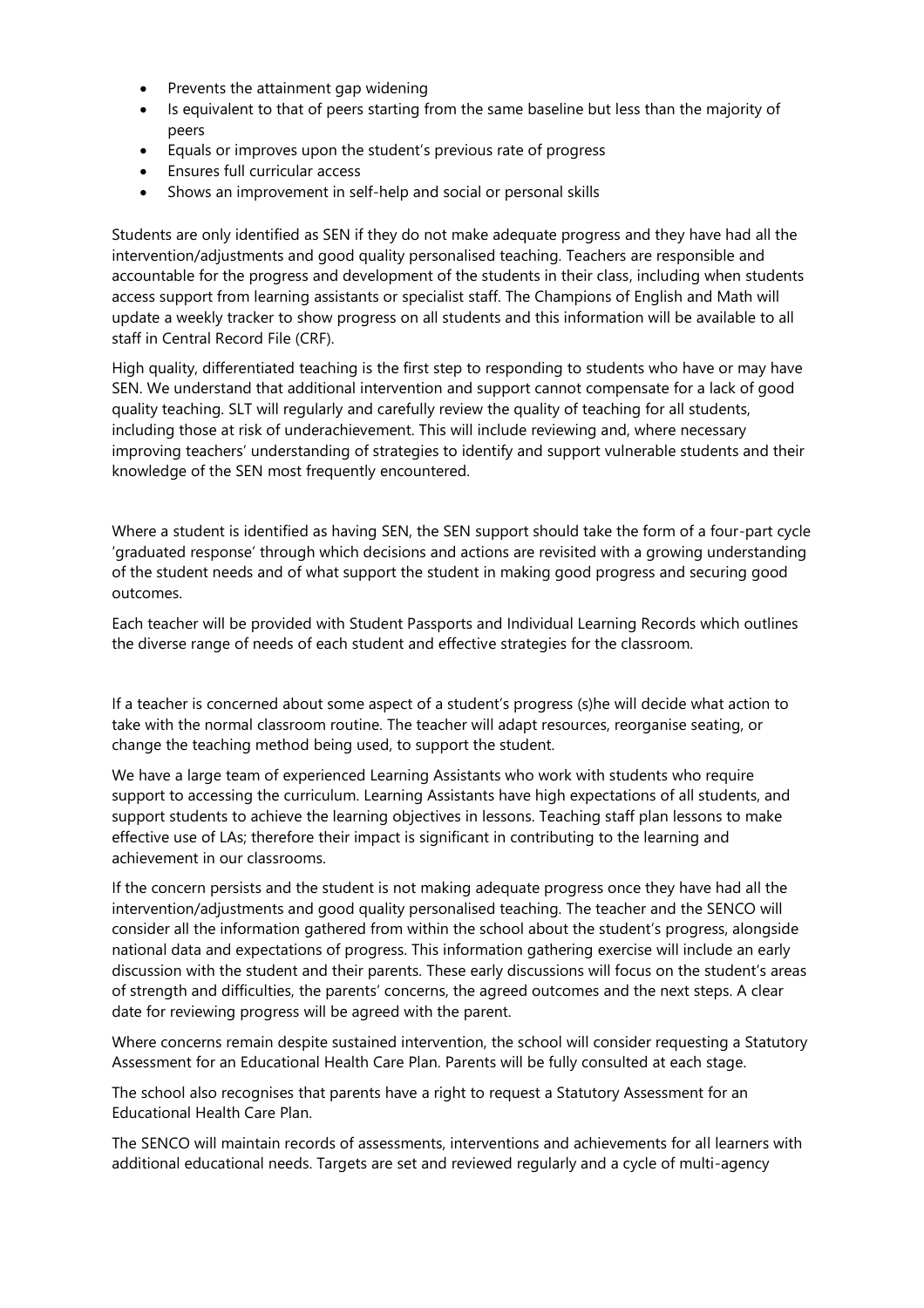reviews with learners and their parents are held. All the relevant information is recorded on the school central records.

For student's identified with complex needs, teaching staff, in consultation with the Educational psychologist, will work in small groups to share their ideas, methods and provisions to bring a consistent teaching approach across curriculum areas.

Students can be assessed for Access Arrangements in exams by an external assessor at the request of the SENCO. These assessment could result in students being entitled to extra time in an exam, or being assisted by a reader or a scribe. In order to qualify for these exam arrangements, students must demonstrate in lessons and during assessments that this entitlement is required.

# **Managing Students Needs on The SEN Register**

'The SENCO has a key role in determining the strategic development of the SEN policy and provision in the school in order to raise the achievement of children with SEN' Code of Practice' (COP September 2014).

Data will be collected from all assessments and personalised provision will be decided by consultation with the student, primary schools, parents and SEN Department. Students placed on the SEN register have targeted provision, with clear outcomes for an agreed length of time. The student will be added to the school's provision maps and this information will be circulated to all teachers who have responsibility for the progress of the named student in their classrooms.

The management of provision is met through the SEN Department structure of responsibility.

If, following the strategies and provision instigated as above, a student is not still making adequate progress, the school will consult with parents and will gain advice and/or input specialists and agencies who are external to the school. This may include input from, the Educational psychologist; speech therapist.

# **Training and Resources**

The need for the provision of on-going professional development opportunities for all staff is recognised to cover:

- Evidence from research
- Evidence on needs eg dyslexia learning profiles
- Contribution to whole-school policies and methods
- Development of subject-specific skills

In addition to participating on the weekly cycle of school meetings, the SEN department has one weekly briefings to ensure the effective sharing of key information.

# **Supporting Students at School with Medical Conditions**

At Carnforth High School students with medical conditions are properly supported so that they have full access to education, including school trips and physical Education. Some students with medical conditions may be disabled and where this is the case the school will comply with its duties under the Equality Act 2010.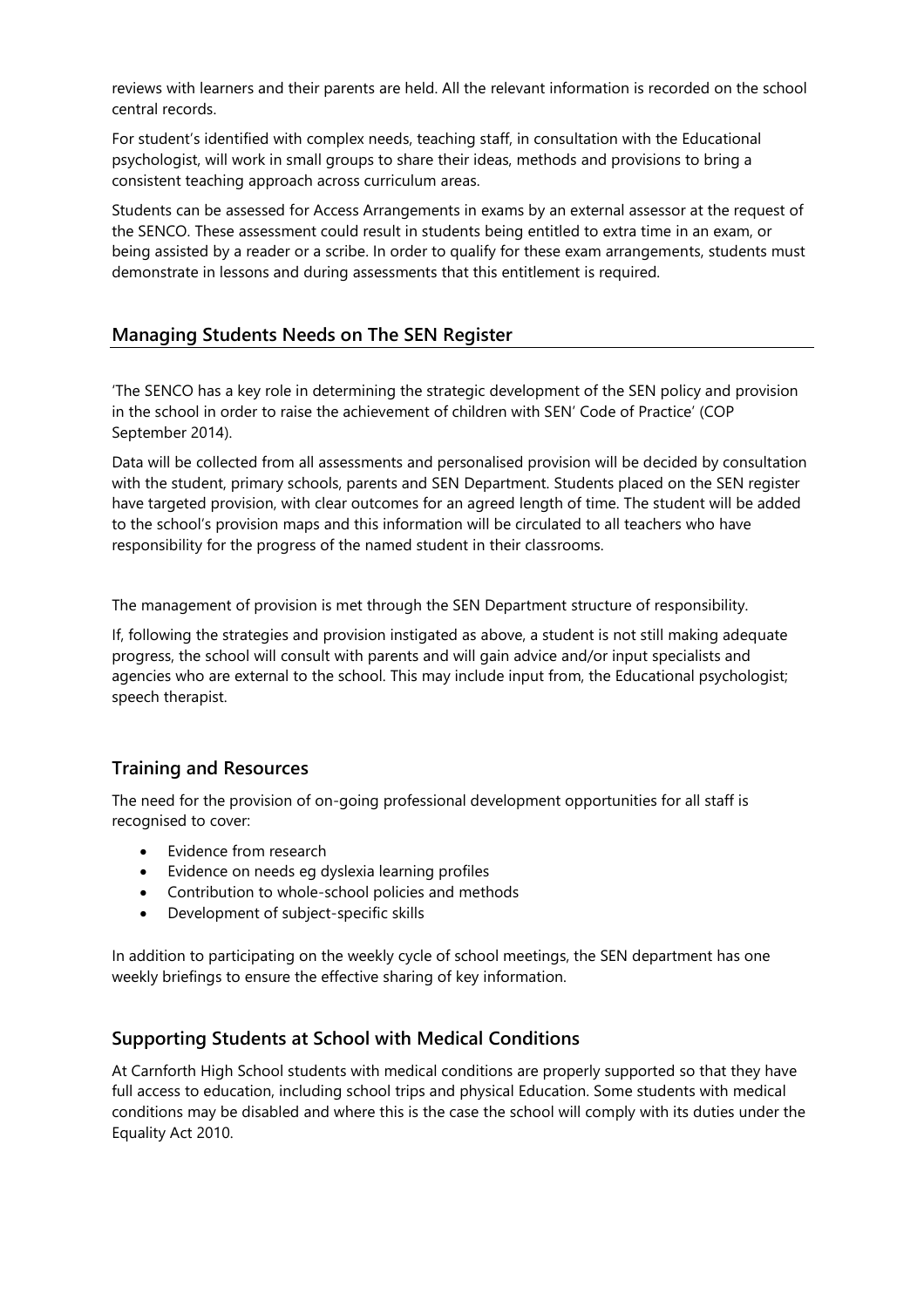Some may also have Special Educational Needs ( SEN ) and may have an existing Education, Health and Care ( EHC ) plan which brings together health and social care needs, as well as their special education provision.

# **Roles and Responsibilities**

# **The SENCO**

The SENCO plays a crucial role in the school's SEN provision. This involves working with the Principal and Governing Body to determine the strategic development of the policy.

Other responsibilities include:

- Overseeing the day-to-day operation of the policy
- Co-ordinating the provision for students with SEN
- Liaising with and giving advice to fellow teachers
- Managing Learning Assistants
- Overseeing students' records
- Liaising with the parents
- Making a contribution to INSET

# **The Governing Body**

The Governing Body's responsibilities to students with SEN include:

- Ensuring that a high standard of provision is made for Students with SEN
- Ensuring that Students with SEN are fully involved in school activities
- Having regard to the Code of Practice when carrying out these responsibilities
- Being fully involved in developing, monitoring and subsequently reviewing SEN policy
- Reporting annually to parents on the school's SEN Policy including the allocation of resources from the school's devolved/delegated budget

# **The Principal**

The Principal's responsibilities include:

- The day-to-day management of all aspects of the school including the SEN provision
- Keeping the Governing Body well informed about SEN within the school
- Working closely with the SENCO
- Ensuring that the school has clear and flexible strategies for working with parents, and that these strategies encourage involvement in their child's education.

# **The Subject Teacher**

The Code of Practice clearly acknowledges the importance allocated to the teacher, whose responsibilities include:

- Being aware of the school's procedures for the identification and assessment of, and subsequent provision for, Students with SEN
- Collaborating with the SENCO to decide the action required to assist the student to progress
- Working with the SENCO to collect all available information on the student
- Working with Students with SEN on a daily basis to deliver targeted outcomes within differentiated planning.
- Developing constructive relationships with parents
- Being involved in the development of the school's SEN policy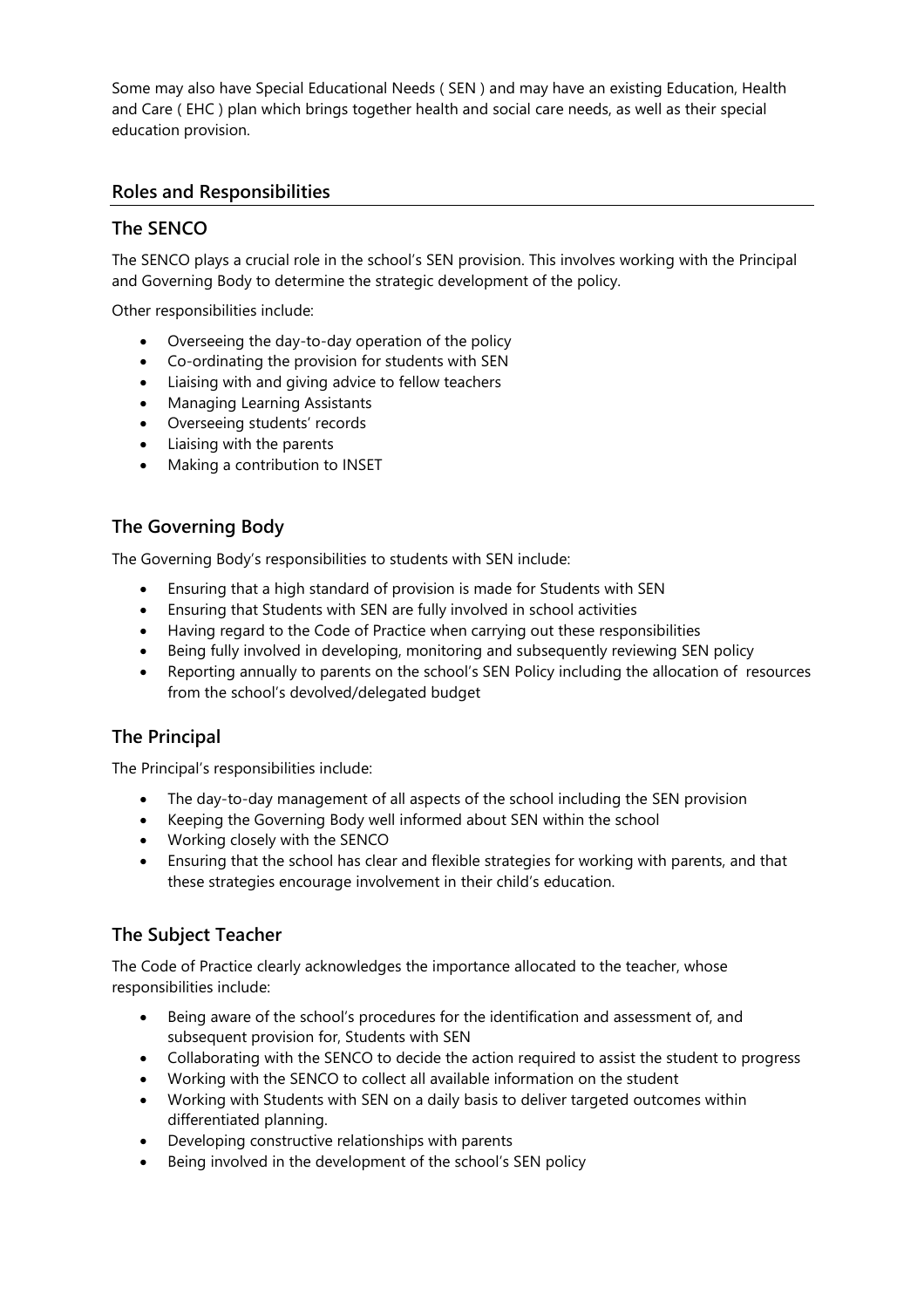# **Admission Arrangements**

The Governing Body believes that the admissions criteria should not discriminate against students with SEN and has due regard for the practice advocated in the Code of Practice, in that

'All schools should admit students already identified as having special educational needs, as well as identifying and providing for students not previously identified as having SEN. Students with special educational needs but without statements or EHC Plans must be treated as fairly as all other applicants for admission.' (SEN Code of Practice 2014)

Carnsforth High School strives to be a fully inclusive school. All students are welcome, including those with Special Educational Needs. According to the Education Act 1996 (Section 316), if a parent wishes to have their child with an EHC Plan educated in the mainstream the LA must provide a place unless this is incompatible with the efficient education of other children, and there are no reasonable steps that can be taken to prevent the incompatibility.

# Local Offer

The provision of extra support at Carnforth High School is overseen by the SEN Department and Pastoral team who are committed to narrowing the attainment gap between SEND and non-SEND students. This may include after school interventions, short-term interventions and some off-site provision, additional support in the classroom or other learning interventions developed on an individual needs basis. Opportunities to develop independent working, greater confidence and raised self-esteem are central to the provision of extra support.

The full accessibility plan is available on the School's website.

# **Communication with Parents**

All parents of students with existing Education, Health Care Plans and those of students at SEN Support level are invited to attend regular review meetings with members of staff and other professionals who provide support for their child to discuss progress, agree on outcomes and plan for any future needs.

The SENCO often attends Common Assessment Framework meetings held by members of the Pastoral team to offer SEN advice and support with any educational concerns raised.

All parents of students on the SEN register will be invited to attend three face-to-face Review meetings throughout the year.

# **Consultation With Students**

All students with Educational Health Care plans and those at SEN Support level are invited to their review meetings so that they can contribute to discussions about their educational progress and set appropriate outcomes.

#### **Transition**

Carnforth High School is actively involved in areas of transition across phases of education, ensuring that the transition from Primary to Secondary School is a positive and smooth process.

During Year 6 in Primary school, the SENCO will visit your feeder Primary schools a number of times to meet with staff and Students with SEN. During Years 5 and 6, Primary schools can request the presence of the SENCO at meetings with the teachers and parents of students who have an Educational Health Care Plan, or who are on the school's SEN register at SEN Support level. These meetings are designed to plan the transition support around individual needs. Communication and planning between those involved in the education, health and well-being of students assists in making the transition a positive experience, and helps to reduce any anxiety and apprehension that might otherwise remain.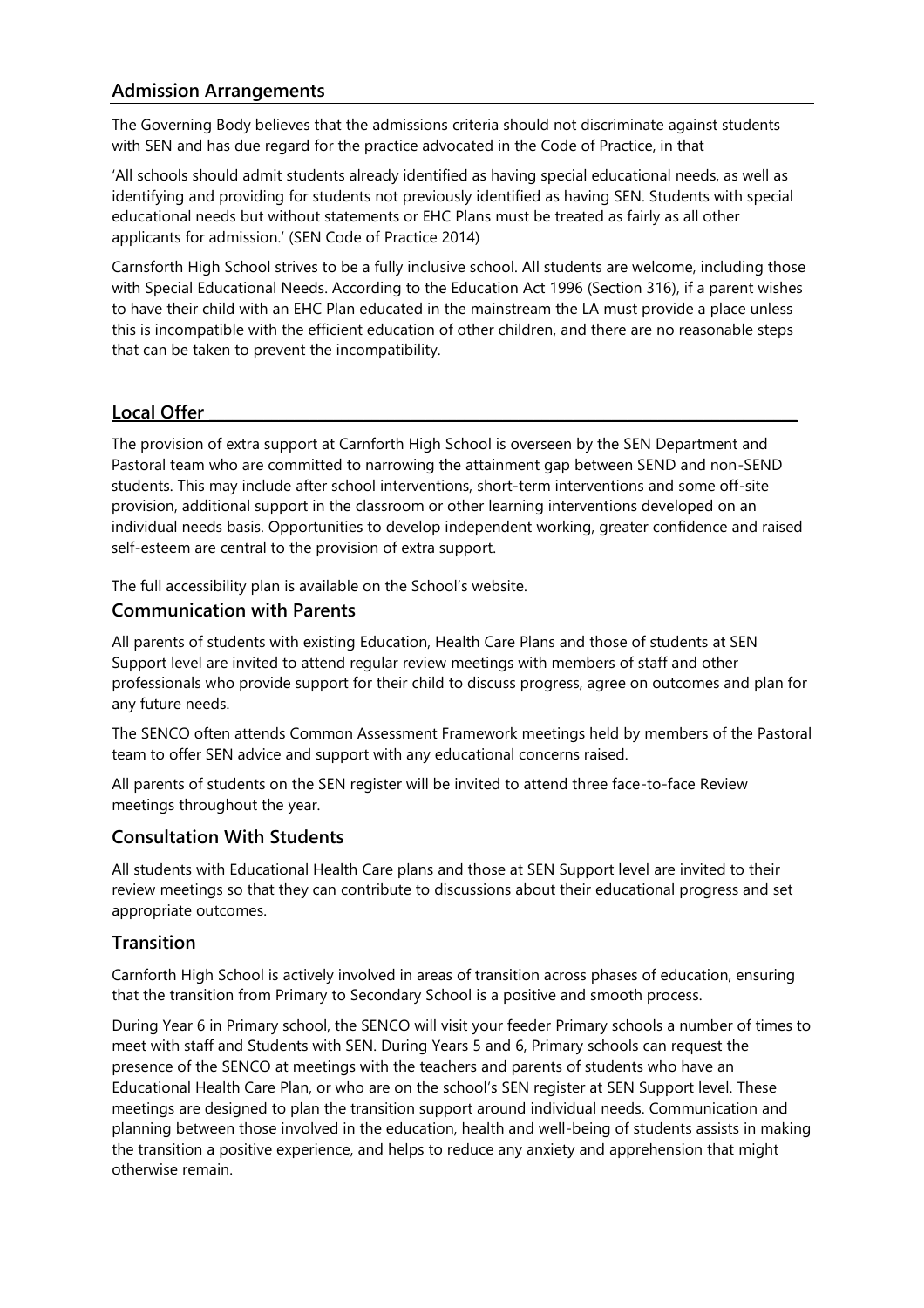Extra visits to Carnforth High school can be arranged for both parents and students. These can be done during and after the school day to allow the student to see the school at quieter and busier times. An enhanced SEN programme is held in the Summer Term to allow more vulnerable students to meet key staff and spend time in the areas where additional support is provided. Students are accompanied by a TA from their Primary School for this visit which helps to allay any anxieties and allows us to gather some additional information about the type of support the students might need.

If you would like to arrange a further tour of the school or visit for you and your child please contact school. [Due to the restrictions of covid-19 tours will not take place]

# **Request for Statutory Assessment for an Educational Health Care Plan**

The school will request a Statutory Assessment from the LA when, despite an individualised programme of sustained intervention within SEN Support, the child remains a significant cause for concern where needs are persistent.

A Statutory Assessment might also be requested by a parent or outside agency.

The school will have the following information available:

- The action followed with respect to SEN Support
- CAF minutes
- Records and outcomes of regular reviews undertaken
- Information on the student's health and relevant medical history
- Academic levels
- Literacy/Numeracy attainments
- Other relevant assessments from specialists such as support teachers and Educational Psychologists
- The views of parents
- The views of the child
- Any other involvement by professionals

An Educational Health Care Plan will normally be provided where, after a Statutory Assessment, the LA considers the child requires provision beyond what the school can offer. However, Carnforth High School recognises that a request for a Statutory Assessment does not inevitably lead to an Educational Health Care Plan.

An Educational Health Care Plan will include details of learning objectives for the child. These are used to develop targets that are:

- Matched to the longer-term objectives set in the Educational Health Care Plan
- Established through parental/student consultation
- Shared with subject teachers in a Student Passport
- Implemented in the classroom

#### **Reviews of Educational Health Care Plans**

Educational Health Care Plans must be reviewed annually. The LA will inform the Headteacher at the beginning of each school term of the students requiring reviews. The SENCO will organise these reviews and invite:

- The student's parent
- The student
- The Year leader
- A representative of the LA if appropriate
- Any other person the LA considers appropriate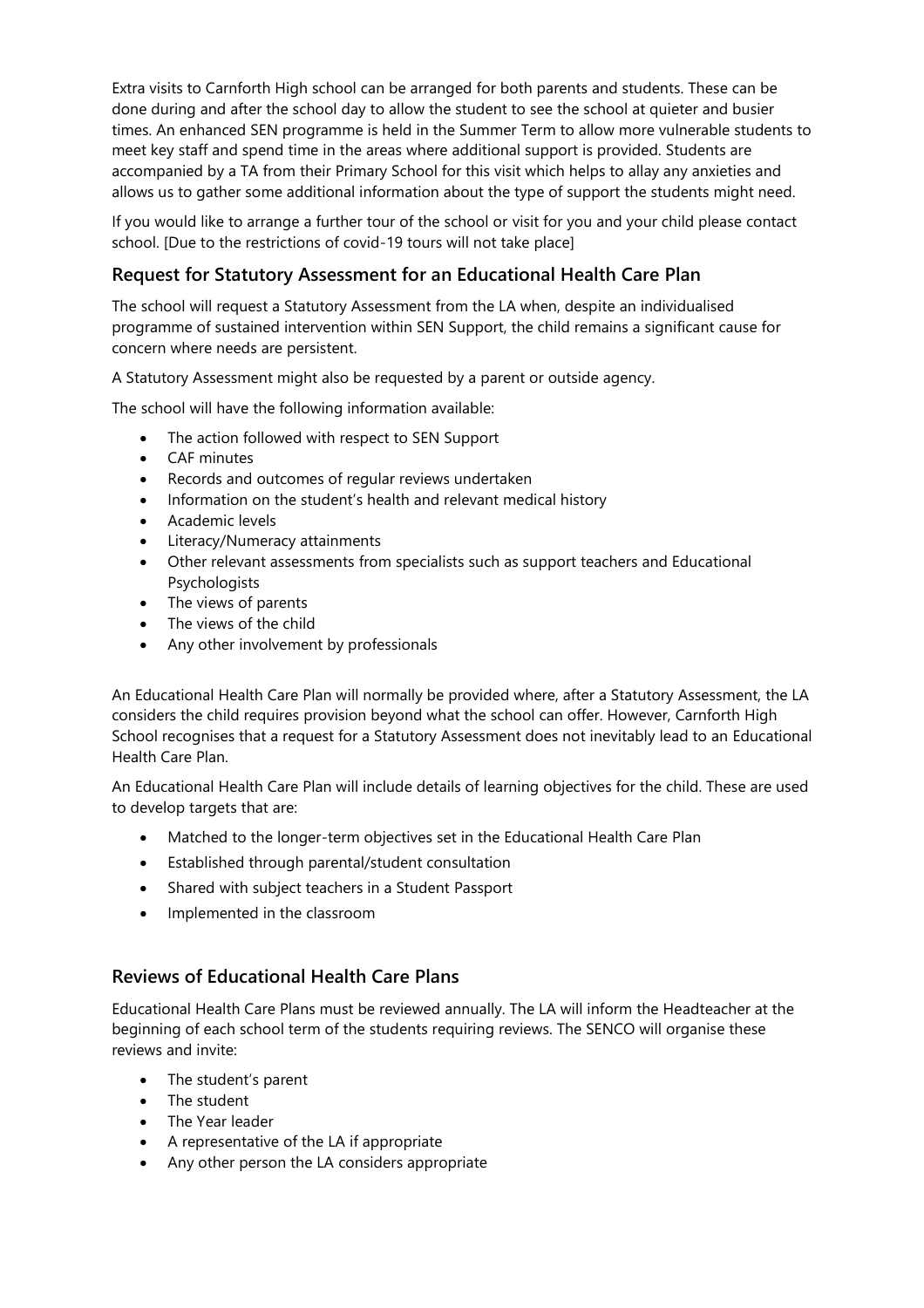The aim of the review will be to:

- Assess the student's progress
- Review the provision made for the student in the context of the National Curriculum and levels of attainment in basic literacy/numeracy and life skills
- Consider the appropriateness of the existing Educational Health Care Plan in relation to the student's performance during the year, and whether to cease, continue, or amend it
- Set new targets for the coming year

Year 10 reviews will be significant in preparing for the student's transition to employment, Further Education, work-based training, Higher Education, and adult life. The Transition Plan will be reviewed and involve Careers Solutions. Carnforth High School recognises that the responsibility for such Transition Plans lies with these specialist services.

With due regard for the time limits set out in the Code, the SENCO will write a report of the annual review meeting and send it, with any supporting documentation, to the LA. The school recognises the responsibility of the LA in deciding whether to maintain, amend, or cease an Educational Health Care Plan.

# **Allocation of Resources**

Carnforth High School receives funding for students with SEN.

The Governing Body ensures that resources are allocated to support appropriate provision for all students requiring it, and in meeting the objectives set out in this policy.

Carnforth High School follows LA guidance to ensure that all students' needs are appropriately met.

# **Reviewing the Policy**

The SEN policy will be reviewed annually.

#### **Accessibility**

The full accessibility plan is available on the School's website.

# **Links with Other Agencies**

The school recognises the important contribution that external support services make in assisting to identify assess and provide for Students with SEN

When it is considered necessary, colleagues from the following support services will be involved with Students with SEN:

- Educational Psychologists
- Medical officers
- Specialist Schools
- Speech and Language therapists
- Physiotherapists
- Hearing Impairment services
- Visual Impairment services
- OTs